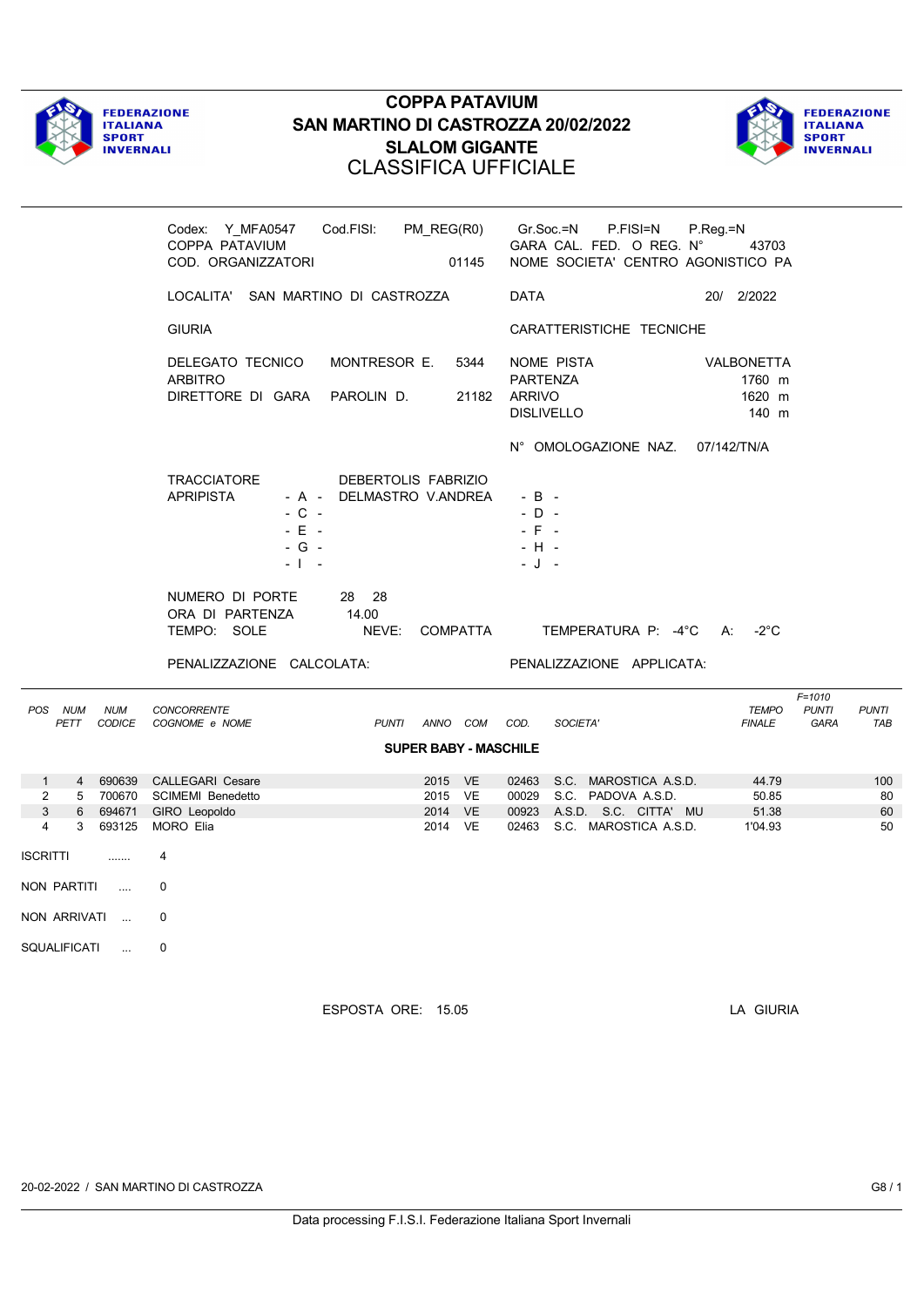



|                                                | Codex: Y_FFA0548<br>COPPA PATAVIUM<br>COD. ORGANIZZATORI<br>01145                                                              | Cod.FISI: PM_REG(R0) Gr.Soc.=N P.FISI=N P.Reg.=N<br>GARA CAL. FED. O REG. N°<br>43703<br>NOME SOCIETA' CENTRO AGONISTICO PA |
|------------------------------------------------|--------------------------------------------------------------------------------------------------------------------------------|-----------------------------------------------------------------------------------------------------------------------------|
|                                                | LOCALITA' SAN MARTINO DI CASTROZZA                                                                                             | DATA<br>20/ 2/2022                                                                                                          |
|                                                | <b>GIURIA</b>                                                                                                                  | CARATTERISTICHE TECNICHE                                                                                                    |
|                                                | DELEGATO TECNICO<br>MONTRESOR E.<br>5344<br><b>ARBITRO</b><br>DIRETTORE DI GARA PAROLIN D.                                     | NOME PISTA<br>VALBONETTA<br>PARTENZA<br>1760 m<br>21182 ARRIVO<br>1620 m<br><b>DISLIVELLO</b><br>140 m                      |
|                                                | TRACCIATORE<br>DEBERTOLIS FABRIZIO<br><b>APRIPISTA</b><br>- A - DELMASTRO V.ANDREA<br>$-C -$<br>$-E$ $+$<br>$-G -$<br>$-1 - -$ | N° OMOLOGAZIONE NAZ. 07/142/TN/A<br>$-B -$<br>$-D -$<br>$-$ F $-$<br>$- H -$<br>$-J -$                                      |
|                                                | NUMERO DI PORTE<br>28 28<br>14.00<br>ORA DI PARTENZA<br>TEMPO: SOLE<br>NEVE: COMPATTA<br>PENALIZZAZIONE CALCOLATA:             | TEMPERATURA P: -4°C A: -2°C<br>PENALIZZAZIONE APPLICATA:                                                                    |
| POS NUM<br><b>NUM</b><br>PETT                  | <b>CONCORRENTE</b><br>CODICE COGNOME e NOME<br>PUNTI ANNO COM<br><b>SUPER BABY - FEMMINILE</b>                                 | $F = 1010$<br><b>TEMPO</b><br><b>PUNTI</b><br><b>PUNTI</b><br>COD.<br>SOCIETA'<br><b>FINALE</b><br>GARA<br>TAB              |
| 1 1 711217 PITTARELLO Sara                     |                                                                                                                                | 2015 VE  01145 CENTRO AGONISTICO PAT  1'26.89<br>100                                                                        |
| ISCRITTI<br>$\sim$ $\sim$ $\sim$ $\sim$ $\sim$ | 2                                                                                                                              |                                                                                                                             |
| NON PARTITI                                    | $\overline{1}$                                                                                                                 |                                                                                                                             |
|                                                | 2 703189 LONGHI Camilla<br>2015 VE                                                                                             | 00029 S.C. PADOVA A.S.D.                                                                                                    |
| NON ARRIVATI                                   | $\Omega$                                                                                                                       |                                                                                                                             |
| SQUALIFICATI                                   | 0                                                                                                                              |                                                                                                                             |
|                                                | ESPOSTA ORE: 15.05                                                                                                             | LA GIURIA                                                                                                                   |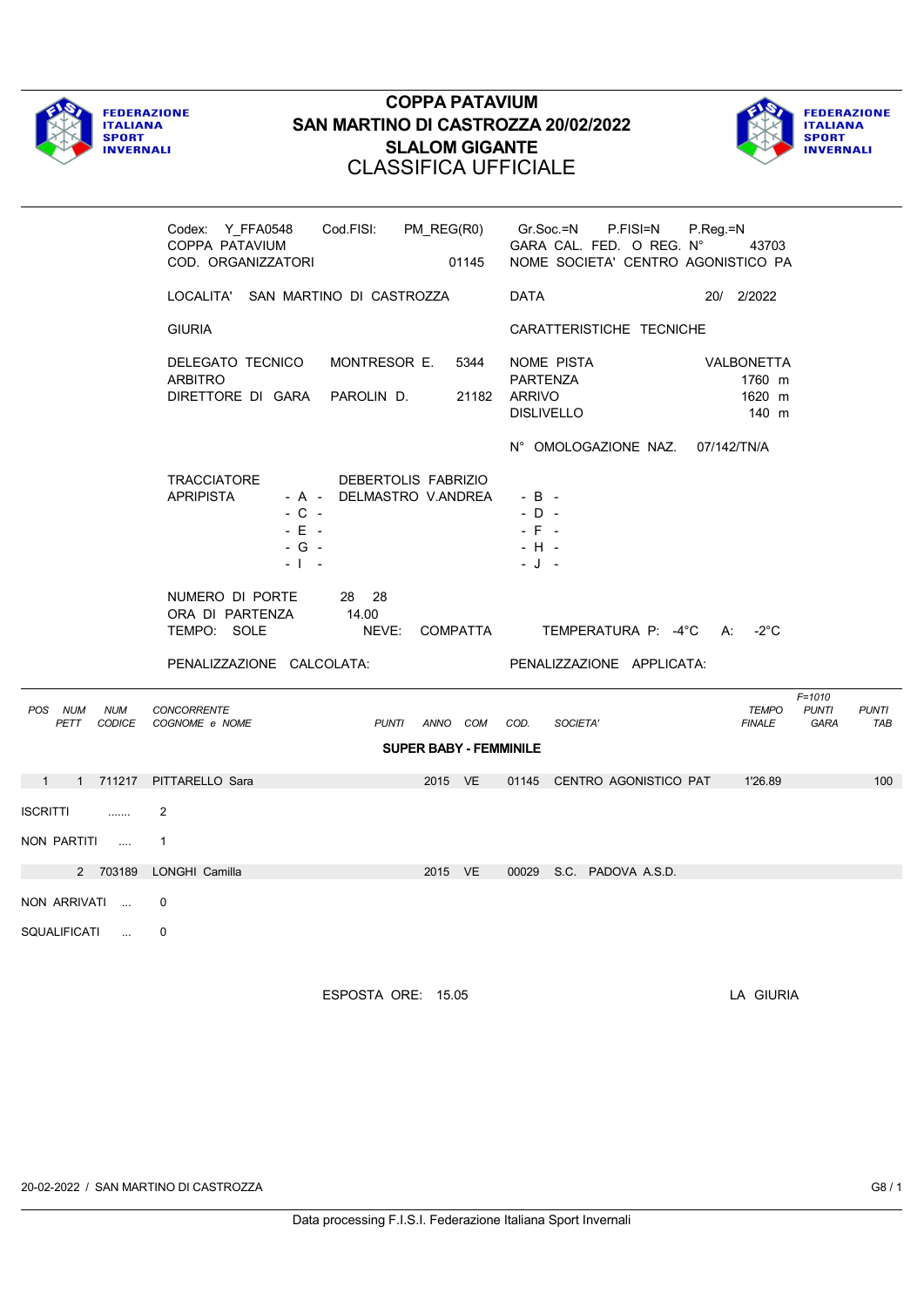



|                                                                                                   | Cod.FISI:<br>Codex: P_MFA0549<br>COPPA PATAVIUM<br>COD. ORGANIZZATORI                                                                                                                | PM_REG(R0)<br>01145                                                       | Gr.Soc.=N<br>P.FISI=N<br>GARA CAL. FED. O REG. N°<br>NOME SOCIETA' CENTRO AGONISTICO PA                                                                                                                            | P.Reg.=N<br>43703                                            |                                         |
|---------------------------------------------------------------------------------------------------|--------------------------------------------------------------------------------------------------------------------------------------------------------------------------------------|---------------------------------------------------------------------------|--------------------------------------------------------------------------------------------------------------------------------------------------------------------------------------------------------------------|--------------------------------------------------------------|-----------------------------------------|
|                                                                                                   | LOCALITA' SAN MARTINO DI CASTROZZA                                                                                                                                                   |                                                                           | <b>DATA</b>                                                                                                                                                                                                        | 20/ 2/2022                                                   |                                         |
|                                                                                                   | <b>GIURIA</b>                                                                                                                                                                        |                                                                           | CARATTERISTICHE TECNICHE                                                                                                                                                                                           |                                                              |                                         |
|                                                                                                   | DELEGATO TECNICO<br>MONTRESOR E.<br><b>ARBITRO</b><br>DIRETTORE DI GARA PAROLIN D.                                                                                                   | 5344<br>21182                                                             | NOME PISTA<br>PARTENZA<br><b>ARRIVO</b><br><b>DISLIVELLO</b>                                                                                                                                                       | VALBONETTA<br>1760 m<br>1620 m<br>140 m                      |                                         |
|                                                                                                   |                                                                                                                                                                                      |                                                                           | N° OMOLOGAZIONE NAZ. 07/142/TN/A                                                                                                                                                                                   |                                                              |                                         |
|                                                                                                   | TRACCIATORE<br>DEBERTOLIS FABRIZIO<br><b>APRIPISTA</b><br>- A - DELMASTRO V.ANDREA<br>$-C -$<br>$-E$ $-$<br>$-G -$<br>$-1 - -$                                                       |                                                                           | - B -<br>$-D -$<br>$-$ F $-$<br>- H -<br>- J -                                                                                                                                                                     |                                                              |                                         |
|                                                                                                   | NUMERO DI PORTE<br>28 28<br>14.00<br>ORA DI PARTENZA<br>TEMPO: SOLE<br>NEVE:                                                                                                         | COMPATTA                                                                  | TEMPERATURA P: -4°C A:                                                                                                                                                                                             | -2°C                                                         |                                         |
|                                                                                                   |                                                                                                                                                                                      |                                                                           |                                                                                                                                                                                                                    |                                                              |                                         |
|                                                                                                   | PENALIZZAZIONE CALCOLATA:                                                                                                                                                            |                                                                           | PENALIZZAZIONE APPLICATA:                                                                                                                                                                                          |                                                              |                                         |
| POS NUM<br><b>NUM</b><br>PETT<br>CODICE                                                           | CONCORRENTE<br>COGNOME e NOME                                                                                                                                                        | PUNTI ANNO COM COD.                                                       | SOCIETA'                                                                                                                                                                                                           | $F = 1010$<br>TEMPO<br><b>PUNTI</b><br><b>FINALE</b><br>GARA | <b>PUNTI</b><br>TAB                     |
|                                                                                                   |                                                                                                                                                                                      | <b>BABY - MASCHILE</b>                                                    |                                                                                                                                                                                                                    |                                                              |                                         |
| $\mathbf{1}$<br>17<br>2<br>19<br>3<br>18<br>4<br>22<br>5<br>15<br>6<br>21<br>$\overline{7}$<br>20 | 72388 VETTA Filippo<br>677997 BATTISTIN Matteo<br>665800 GREGGIO Pietro<br>678132 CARPANESE Pietro<br>670497 SAVASTANO Emanuele<br>690125 FRASSON Francesco<br>678717 LONGHI Giorgio | 2012 VE<br>2012 VE<br>2012 VE<br>2012 VE<br>2012 VE<br>2013 VE<br>2013 VE | 02145 S.C. TERME EUGANEE A.<br>01145 CENTRO AGONISTICO PAT<br>00923 A.S.D. S.C. CITTA' MU<br>01145 CENTRO AGONISTICO PAT<br>01718 S.C. AMICI DELLA MONT<br>01718 S.C. AMICI DELLA MONT<br>00029 S.C. PADOVA A.S.D. | 42.46<br>44.68<br>44.72<br>45.39<br>51.60<br>53.07<br>55.59  | 100<br>80<br>60<br>50<br>45<br>40<br>36 |
| <b>ISCRITTI</b>                                                                                   | 8                                                                                                                                                                                    |                                                                           |                                                                                                                                                                                                                    |                                                              |                                         |
| $\cdots$                                                                                          | 0                                                                                                                                                                                    |                                                                           |                                                                                                                                                                                                                    |                                                              |                                         |
| NON PARTITI<br>NON ARRIVATI                                                                       | 0                                                                                                                                                                                    |                                                                           |                                                                                                                                                                                                                    |                                                              |                                         |
| SQUALIFICATI<br>$\sim$ $\sim$                                                                     | 1                                                                                                                                                                                    |                                                                           |                                                                                                                                                                                                                    |                                                              |                                         |
| 690126<br>16                                                                                      | <b>ZEN</b> Justin                                                                                                                                                                    | 2013 VE                                                                   | 01718 S.C. AMICI DELLA MONT PORTA N. 18                                                                                                                                                                            |                                                              |                                         |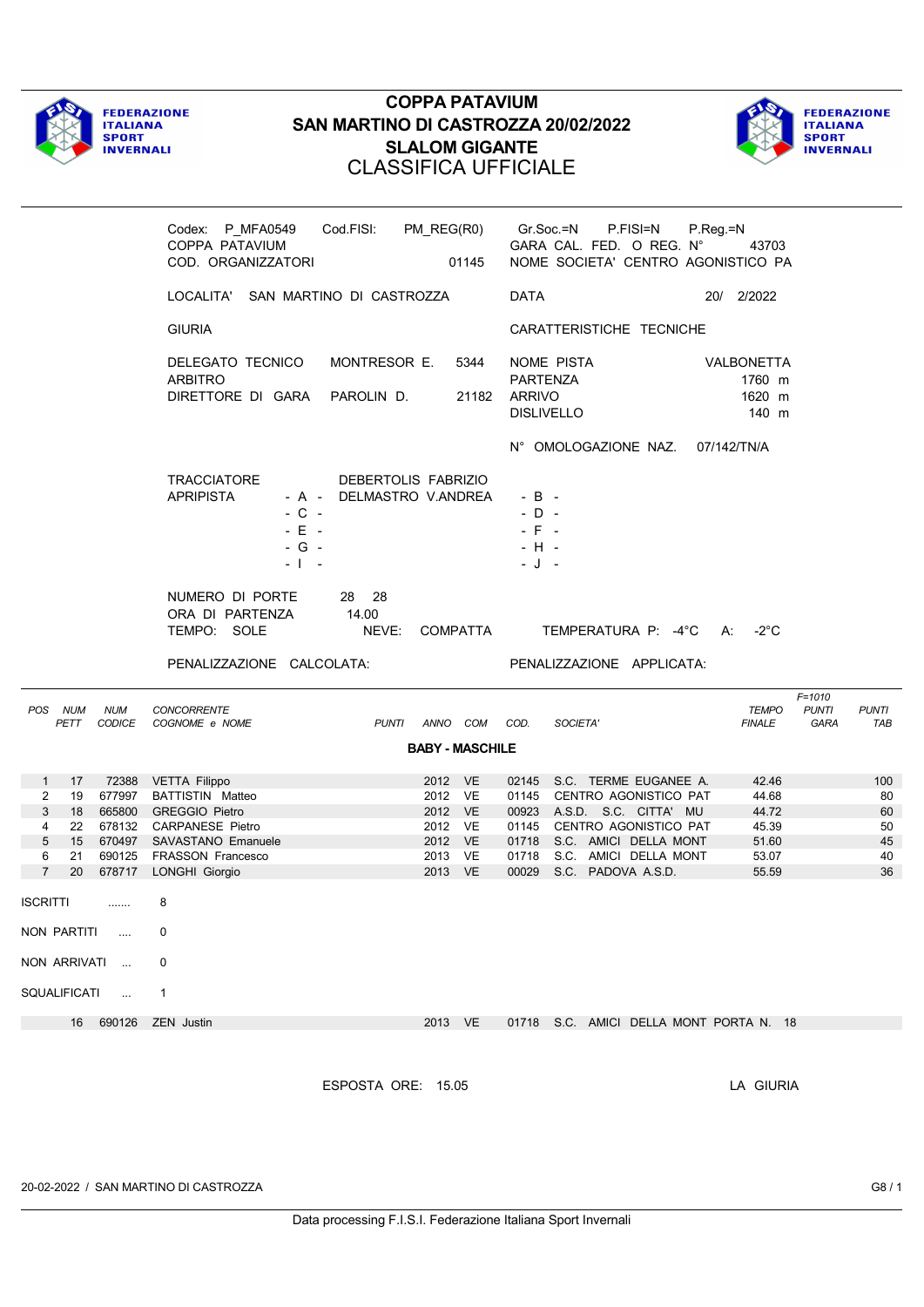



|                                                                                                                                                                                                  | Codex: P_FFA0550    Cod.FISI: PM_REG(R0)    Gr.Soc.=N    P.FISI=N<br>COPPA PATAVIUM<br>COD. ORGANIZZATORI                                                                                                               | 01145                                                                                | GARA CAL. FED. O REG. N°<br>NOME SOCIETA' CENTRO AGONISTICO PA                                                                                                                                                                                    | P.Reg.=N<br>43703              |                                                                                                              |
|--------------------------------------------------------------------------------------------------------------------------------------------------------------------------------------------------|-------------------------------------------------------------------------------------------------------------------------------------------------------------------------------------------------------------------------|--------------------------------------------------------------------------------------|---------------------------------------------------------------------------------------------------------------------------------------------------------------------------------------------------------------------------------------------------|--------------------------------|--------------------------------------------------------------------------------------------------------------|
|                                                                                                                                                                                                  | LOCALITA' SAN MARTINO DI CASTROZZA                                                                                                                                                                                      |                                                                                      | DATA                                                                                                                                                                                                                                              | 20/ 2/2022                     |                                                                                                              |
|                                                                                                                                                                                                  | <b>GIURIA</b>                                                                                                                                                                                                           |                                                                                      | CARATTERISTICHE TECNICHE                                                                                                                                                                                                                          |                                |                                                                                                              |
|                                                                                                                                                                                                  | DELEGATO TECNICO<br>MONTRESOR E.<br><b>ARBITRO</b><br>DIRETTORE DI GARA PAROLIN D.                                                                                                                                      | 5344<br>21182                                                                        | NOME PISTA<br>PARTENZA<br>ARRIVO<br><b>DISLIVELLO</b>                                                                                                                                                                                             | VALBONETTA<br>1760 m<br>1620 m | 140 m                                                                                                        |
|                                                                                                                                                                                                  | TRACCIATORE<br>DEBERTOLIS FABRIZIO<br><b>APRIPISTA</b><br>- A - DELMASTRO V.ANDREA<br>$-C -$<br>$-E$ $-$<br>$-G -$<br>- 1<br>$\sim$                                                                                     |                                                                                      | N° OMOLOGAZIONE NAZ.<br>$-B -$<br>$-D -$<br>$-$ F $-$<br>- H -<br>- J -                                                                                                                                                                           | 07/142/TN/A                    |                                                                                                              |
|                                                                                                                                                                                                  | NUMERO DI PORTE<br>28 28<br>14.00<br>ORA DI PARTENZA<br>TEMPO: SOLE<br>NEVE:<br>PENALIZZAZIONE CALCOLATA:                                                                                                               |                                                                                      | COMPATTA TEMPERATURA P: -4°C A: -2°C<br>PENALIZZAZIONE APPLICATA:                                                                                                                                                                                 |                                |                                                                                                              |
| POS NUM<br><b>NUM</b><br>PETT                                                                                                                                                                    | <b>CONCORRENTE</b><br>CODICE COGNOME e NOME                                                                                                                                                                             | PUNTI ANNO COM COD.                                                                  | SOCIETA'                                                                                                                                                                                                                                          | <b>FINALE</b>                  | $F = 1010$<br><b>TEMPO</b><br><b>PUNTI</b><br><b>PUNTI</b><br>GARA<br>TAB                                    |
|                                                                                                                                                                                                  |                                                                                                                                                                                                                         | <b>BABY - FEMMINILE</b>                                                              |                                                                                                                                                                                                                                                   |                                |                                                                                                              |
| $\mathbf{1}$<br>9<br>$\overline{2}$<br>8<br>3<br>13<br>4<br>11<br>5<br>12<br>6<br>$7^{\circ}$<br>$\overline{7}$<br>10 <sup>°</sup><br>8<br>14<br><b>ISCRITTI</b><br>.<br>NON PARTITI<br>$\cdots$ | 665795 DEBERTOLIS Camilla<br>72370 RUBINO Sveva<br>666952 TOMMASIN Clara<br>668375 OLIVETTI Bianca Brunilde<br>675868 PANTANO Sara<br>700737 FACCHIN Stella<br>73682 PAVIN Benedetta<br>667634 PAVANETTO Rosa<br>8<br>0 | 2012 VE<br>2012 VE<br>2012 VE<br>2012 VE<br>2013 VE<br>2013 VE<br>2013 VE<br>2012 VE | 00923 A.S.D. S.C. CITTA' MU<br>00923 A.S.D. S.C. CITTA' MU<br>00923 A.S.D. S.C. CITTA' MU<br>00923 A.S.D. S.C. CITTA' MU<br>02145 S.C. TERME EUGANEE A.<br>01718 S.C. AMICI DELLA MONT<br>00923 A.S.D. S.C. CITTA' MU<br>00029 S.C. PADOVA A.S.D. | 1'01.79                        | 45.00<br>100<br>45.45<br>80<br>46.46<br>60<br>50.98<br>50<br>45<br>51.71<br>52.10<br>40<br>55.29<br>36<br>32 |
| NON ARRIVATI<br>$\ddotsc$                                                                                                                                                                        | 0                                                                                                                                                                                                                       |                                                                                      |                                                                                                                                                                                                                                                   |                                |                                                                                                              |
| SQUALIFICATI<br>$\sim$                                                                                                                                                                           | 0                                                                                                                                                                                                                       |                                                                                      |                                                                                                                                                                                                                                                   |                                |                                                                                                              |

ESPOSTA ORE: 15.05 LA GIURIA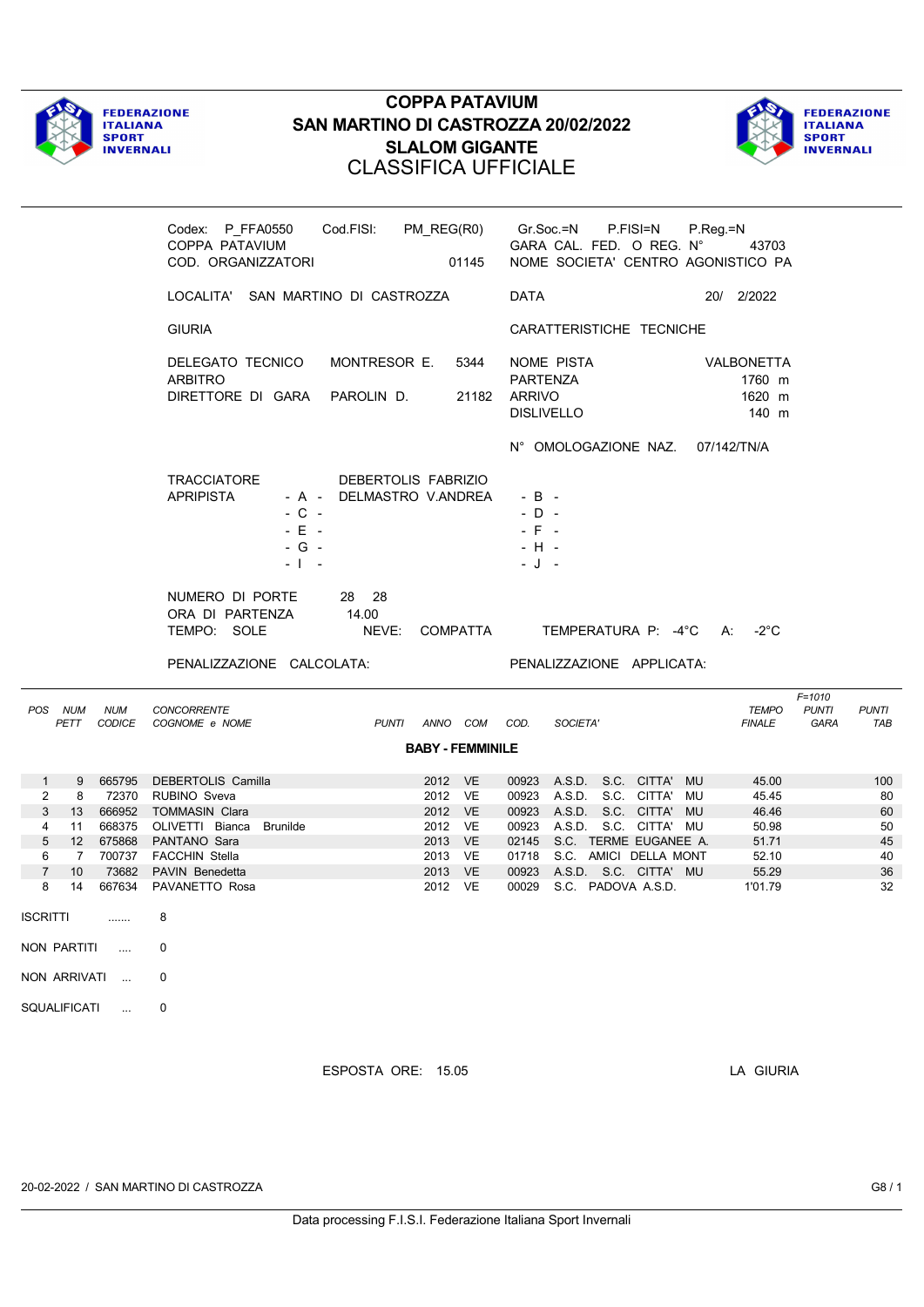



|                                                                                                                                       | Codex: U_MFA0551 Cod.FISI: PM_REG(R0)<br>COPPA PATAVIUM<br>COD. ORGANIZZATORI                                                                                                                                                                        | 01145                                                                                               | Gr.Soc.=N<br>P.FISI=N<br>GARA CAL. FED. O REG. N°<br>NOME SOCIETA' CENTRO AGONISTICO PA                                                                                                                                                                                                      | P.Reg.=N<br>43703                                                                 |                                                     |
|---------------------------------------------------------------------------------------------------------------------------------------|------------------------------------------------------------------------------------------------------------------------------------------------------------------------------------------------------------------------------------------------------|-----------------------------------------------------------------------------------------------------|----------------------------------------------------------------------------------------------------------------------------------------------------------------------------------------------------------------------------------------------------------------------------------------------|-----------------------------------------------------------------------------------|-----------------------------------------------------|
|                                                                                                                                       | LOCALITA' SAN MARTINO DI CASTROZZA                                                                                                                                                                                                                   |                                                                                                     | DATA                                                                                                                                                                                                                                                                                         | 20/ 2/2022                                                                        |                                                     |
|                                                                                                                                       | <b>GIURIA</b>                                                                                                                                                                                                                                        |                                                                                                     | CARATTERISTICHE TECNICHE                                                                                                                                                                                                                                                                     |                                                                                   |                                                     |
|                                                                                                                                       | DELEGATO TECNICO<br>MONTRESOR E.<br><b>ARBITRO</b><br>DIRETTORE DI GARA<br>PAROLIN D.                                                                                                                                                                | 5344<br>21182                                                                                       | NOME PISTA<br>PARTENZA<br>ARRIVO<br><b>DISLIVELLO</b>                                                                                                                                                                                                                                        | <b>VALBONETTA</b><br>1760 m<br>1620 m<br>140 m                                    |                                                     |
|                                                                                                                                       |                                                                                                                                                                                                                                                      |                                                                                                     | N° OMOLOGAZIONE NAZ.                                                                                                                                                                                                                                                                         | 07/142/TN/A                                                                       |                                                     |
|                                                                                                                                       | TRACCIATORE<br>DEBERTOLIS FABRIZIO<br><b>APRIPISTA</b><br>- A - DELMASTRO V.ANDREA<br>$-C -$<br>$-E -$<br>$-G -$<br>- 1<br>$\sim$                                                                                                                    |                                                                                                     | $-B -$<br>$-D -$<br>$-F$<br>$\sim$<br>$-H -$<br>- J<br>$\sim$                                                                                                                                                                                                                                |                                                                                   |                                                     |
|                                                                                                                                       | NUMERO DI PORTE<br>28 28<br>ORA DI PARTENZA<br>14.00<br>TEMPO: SOLE<br>NEVE:                                                                                                                                                                         | COMPATTA                                                                                            | TEMPERATURA P: -4°C A:                                                                                                                                                                                                                                                                       | -2°C                                                                              |                                                     |
|                                                                                                                                       |                                                                                                                                                                                                                                                      |                                                                                                     |                                                                                                                                                                                                                                                                                              |                                                                                   |                                                     |
|                                                                                                                                       | PENALIZZAZIONE CALCOLATA:                                                                                                                                                                                                                            |                                                                                                     | PENALIZZAZIONE APPLICATA:                                                                                                                                                                                                                                                                    |                                                                                   |                                                     |
| POS NUM<br><b>NUM</b><br>PETT                                                                                                         | <b>CONCORRENTE</b><br>CODICE COGNOME e NOME<br>PUNTI ANNO COM COD.                                                                                                                                                                                   |                                                                                                     | SOCIETA'                                                                                                                                                                                                                                                                                     | $F = 1010$<br><b>TEMPO</b><br><b>PUNTI</b><br><b>FINALE</b><br>GARA               | <b>PUNTI</b><br>TAB                                 |
|                                                                                                                                       |                                                                                                                                                                                                                                                      | <b>CUCCIOLI - MASCHILE</b>                                                                          |                                                                                                                                                                                                                                                                                              |                                                                                   |                                                     |
| 673506<br>$\mathbf{1}$<br>36<br>2<br>39<br>3<br>37<br>4<br>42<br>5<br>43<br>6<br>33<br>$\overline{7}$<br>40<br>8<br>44<br>9<br>$35\,$ | MANOLI Luca<br>665798 VERNO Nicolo'<br>673567 TOSATO Edoardo<br>690124 BIZZOTTO Michelangelo<br>690122 CARLESSO Matteo<br>71294 MORO Nicola<br>690503 CORTESE Dinopaolo<br>668374 OLIVETTI Filippo<br>2011<br>Mario<br>690123 FAVERO Achille<br>2011 | 2011 VE<br>2010 VE<br>2011 VE<br>2011 VE<br><b>VE</b><br>2010<br>2011<br>VE<br>2010 VE<br>VE.<br>VE | 02145<br>S.C. TERME EUGANEE A.<br>A.S.D. S.C. CITTA' MU<br>00923<br>02145 S.C. TERME EUGANEE A.<br>01718 S.C. AMICI DELLA MONT<br>01718 S.C. AMICI DELLA MONT<br>S.C. MAROSTICA A.S.D.<br>02463<br>00923 A.S.D. S.C. CITTA' MU<br>00923 A.S.D. S.C. CITTA' MU<br>01718 S.C. AMICI DELLA MONT | 41.68<br>43.18<br>44.53<br>46.96<br>47.61<br>48.92<br>50.18<br>1'08.36<br>1'18.81 | 100<br>80<br>60<br>50<br>45<br>40<br>36<br>32<br>29 |
| ISCRITTI                                                                                                                              | $12 \overline{ }$                                                                                                                                                                                                                                    |                                                                                                     |                                                                                                                                                                                                                                                                                              |                                                                                   |                                                     |
| NON PARTITI                                                                                                                           | $\mathbf{1}$                                                                                                                                                                                                                                         |                                                                                                     |                                                                                                                                                                                                                                                                                              |                                                                                   |                                                     |
| 34 668046                                                                                                                             | <b>CALDERARO Antonio</b>                                                                                                                                                                                                                             | 2010 VE                                                                                             | 00029 S.C. PADOVA A.S.D.                                                                                                                                                                                                                                                                     |                                                                                   |                                                     |
| NON ARRIVATI                                                                                                                          | $\mathbf{1}$                                                                                                                                                                                                                                         |                                                                                                     |                                                                                                                                                                                                                                                                                              |                                                                                   |                                                     |
| 41 667249                                                                                                                             | GIRO Filippo                                                                                                                                                                                                                                         | 2010 VE                                                                                             | 00923 A.S.D. S.C. CITTA' MU                                                                                                                                                                                                                                                                  |                                                                                   |                                                     |
| SQUALIFICATI                                                                                                                          | $\mathbf{1}$                                                                                                                                                                                                                                         |                                                                                                     |                                                                                                                                                                                                                                                                                              |                                                                                   |                                                     |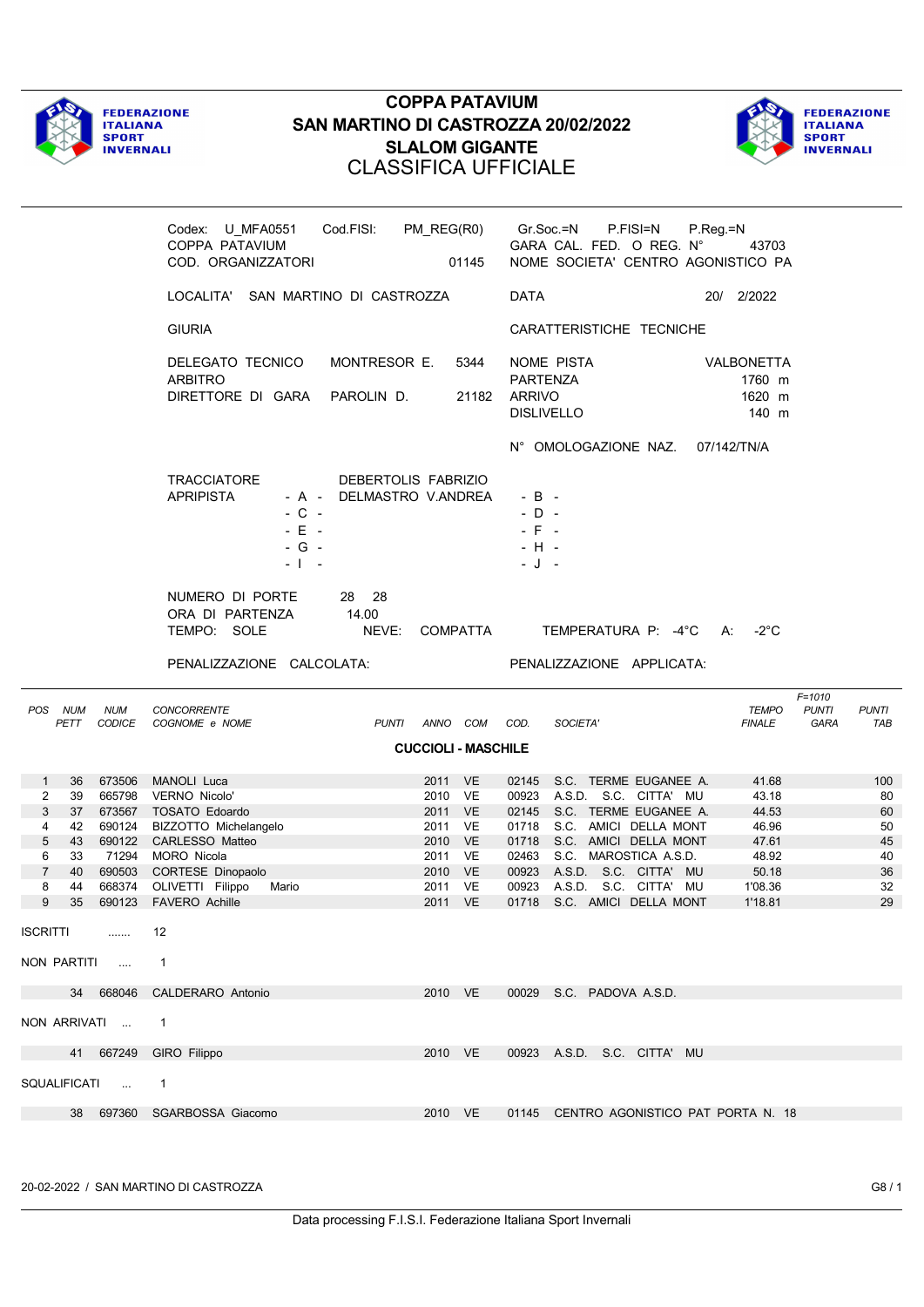|     |            |            |                    |              |          |      |          |               | $F = 1010$   |              |
|-----|------------|------------|--------------------|--------------|----------|------|----------|---------------|--------------|--------------|
| POS | <b>NUM</b> | <b>NUM</b> | <b>CONCORRENTE</b> |              |          |      |          | <b>TEMPO</b>  | <b>PUNTI</b> | <b>PUNTI</b> |
|     | PETT       | CODICE     | COGNOME e NOME     | <b>PUNTI</b> | ANNO COM | COD. | SOCIETA' | <b>FINALE</b> | <b>GARA</b>  | TAB          |

ESPOSTA ORE: 15.05 LA GIURIA